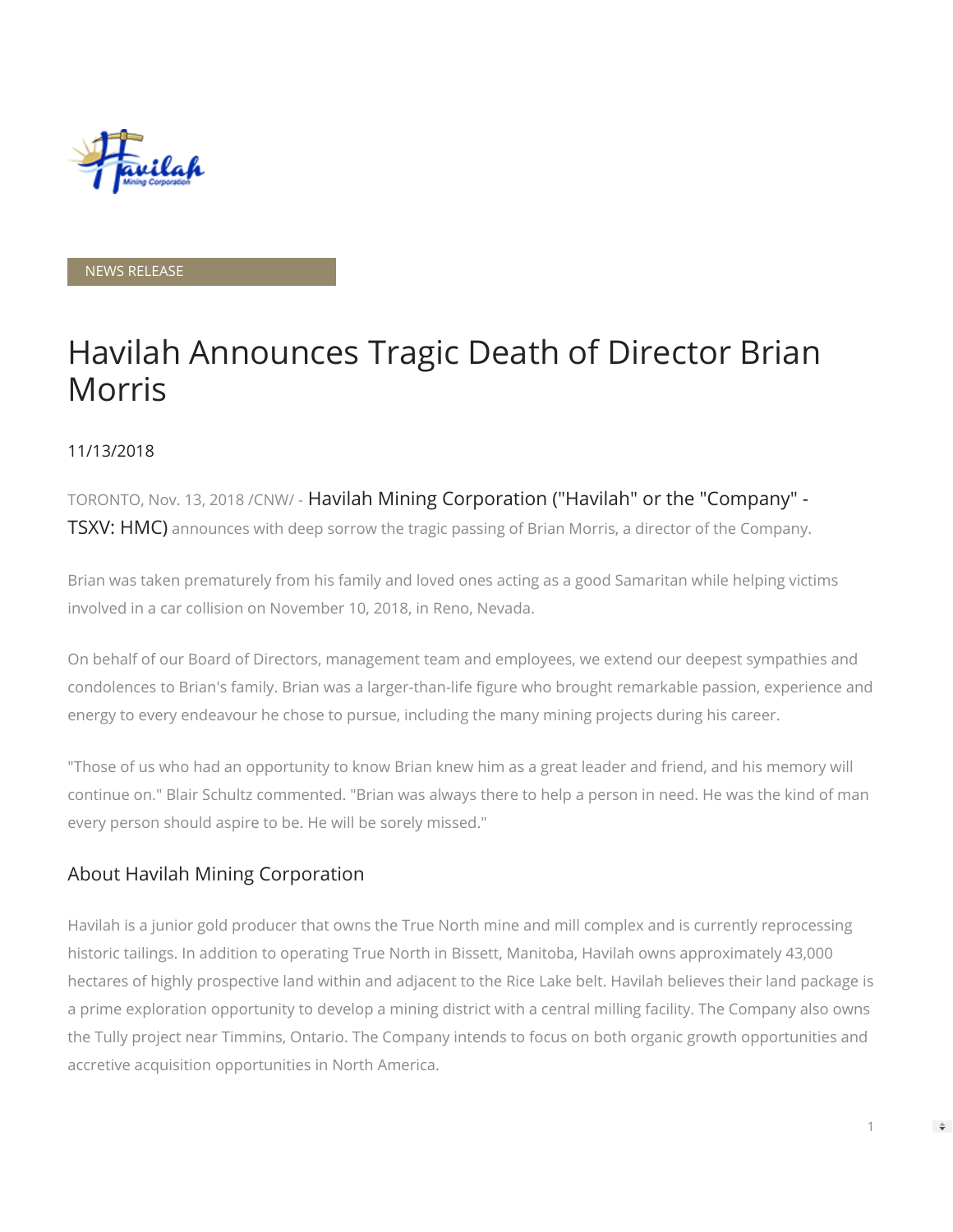Havilah's True North complex and exploration land package are located within the traditional territory of the Hollow Water First Nation, signatory to Treaty No. 5 (1875). Havilah looks forward to maintaining open, co-operative and respectful communication with the Hollow Water First Nation in order to build mutually beneficial working relationships.

ON BEHALF OF THE BOARD OF DIRECTORS

Blair Schultz Chairman, Interim President and Chief Executive Officer

## Cautionary Statement Regarding Forward Looking Information:

This press release may contain forward-looking statements. Often, but not always, forward-looking statements can be identified by the use of words such as "plans", "expects" or "does not expect", "is expected", "budget", "scheduled", "estimates", "forecasts", "intends", "anticipates" or "does not anticipate", or "believes", or describes a "goal", or variation of such words and phrases or state that certain actions, events or results "may", "could", "would", "might" or "will" be taken, occur or be achieved. This press release may contain forward-looking statements. Often, but not always, forward-looking statements can be identified by the use of words such as "plans", "expects", or "does not expect", "is expected", "budget", "scheduled", "estimates", "forecasts", "intends", "anticipates" or "does not anticipate", or "believes", or describes a "goal", or variation of such words and phrases or state that certain actions, events or results "may", "could", "would", "might" or "will" be taken, occur or be achieved.

All forward-looking statements reflect the Company's beliefs and assumptions based on information available at the time the statements were made. Actual results or events may differ from those predicted in these forwardlooking statements. All of the Company's forward-looking statements are qualified by the assumptions that are stated or inherent in such forward-looking statements, including the assumptions listed below. Although the Company believes that these assumptions are reasonable, this list is not exhaustive of factors that may affect any of the forward-looking statements.

Forward-looking statements involve known and unknown risks, future events, conditions, uncertainties and other factors which may cause the actual results, performance or achievements to be materially different from any future results, prediction, projection, forecast, performance or achievements expressed or implied by the forward-looking statements. All statements that address expectations or projections about the future, including but not limited to, statements about the proposed Acquisition and Placement, and contemplated approvals of the TSXV and the Company's plans for the Tully Property, are forward-looking statements. Although Havilah has attempted to identify important factors that could cause actual actions, events or results to differ materially from those described in forward-looking statements, there may be other factors that cause actions, events or results not to be as

 $\mathfrak{D}$ 

 $\Rightarrow$